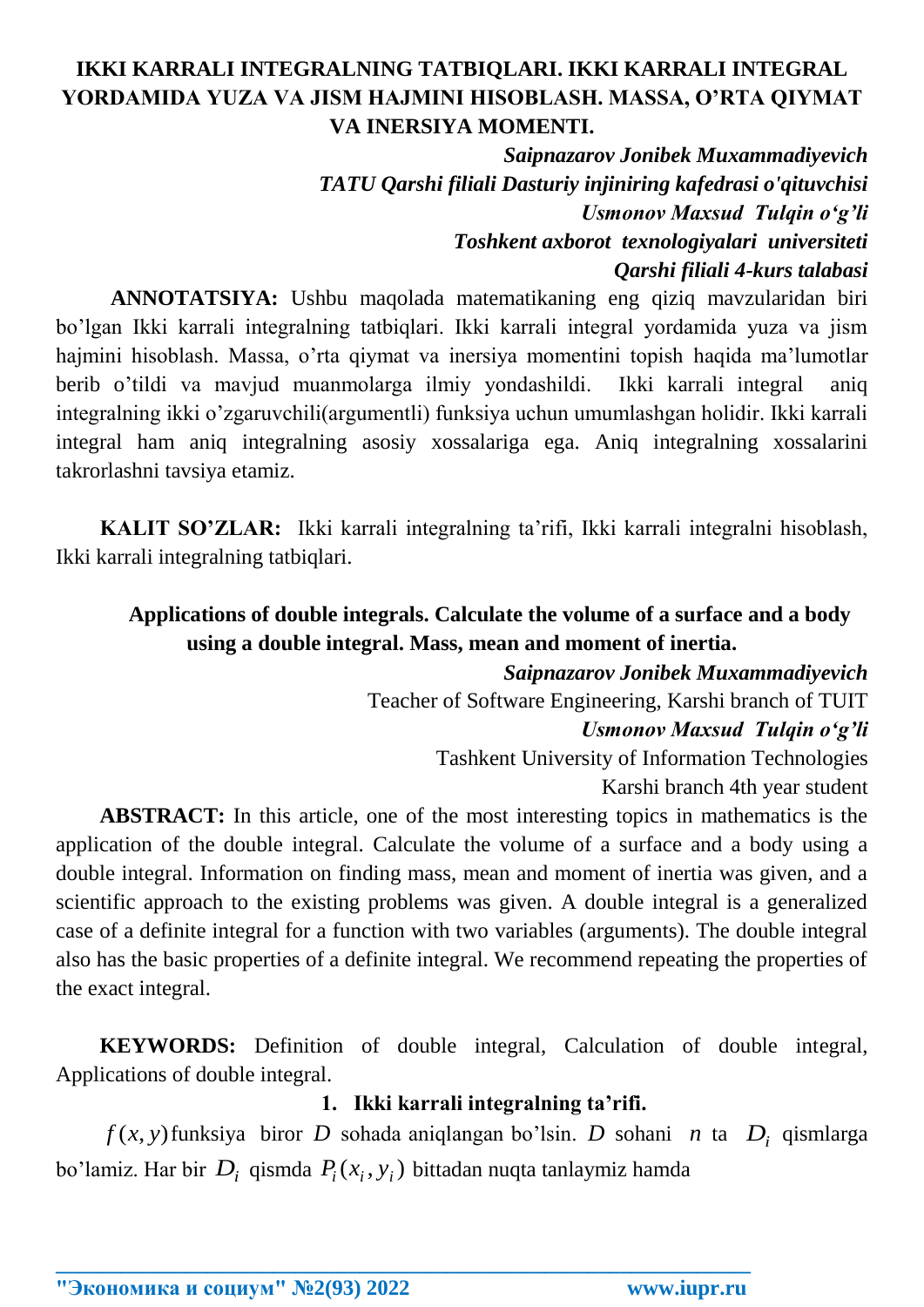$$
S_n = \sum_{i=1}^n f(x_i, y_i) \Delta S_i
$$
 (1)

yig'indini to'zamiz. (1) yig'indiga *f* (*x*, *y*) funksiya uchun *D* sohadagi *integral yig'indi* deyiladi.  $\lambda$  qism sohalar diametrlarining eng kattasi bo'lsin.  $\Delta S_i$ ,  $D_i$  sohaning yuzi.

**Ta'rif.** (1) integral yig'indining, qismlarga bo'linish usuliga, *Pi* nuqtalarning tanlanishiga bog'liq bo'lmagan  $\lambda \rightarrow 0$  dagi limiti mavjud bo'lsa, bu limitga  $f(x, y)$ funksiyaning D sohadagi *ikki karrali integrali* deyiladi va

$$
\iint\limits_{D} f(x, y) ds
$$

simvol bilan belgilanadi.

Ikki karrali integral aniq integralning ikki o'zgaruvchili(argumentli) funksiya uchun umumlashgan holidir.

Ikki karrali integral ham aniq integralning asosiy xossalariga ega. Aniq integralning xossalarini takrorlashni tavsiya etamiz.

### **2. Ikki karrali integralni hisoblash.**

Ikki karrali integralni hisoblash ikkita aniq integralni ketma-ket hisoblashga keltiriladi. *D* soha  $y = y_1(x)$ ,  $y = y_2(x)$  funksiyalar grafklari hamda  $x = a$  *va*  $x = b$ to'g'ri chiziqlar bilan chegaralangan bo'lsin, ya'ni

$$
\begin{cases}\na \le x \le b \\
y_1(x) \le y \le y_2(x)\n\end{cases}
$$

tengsizliklar bilan aniqlangan bo'lsa, ikki karrali integral quyidagicha hisoblanadi:

$$
\begin{cases}\n\big[ y_1(x) \le y \le y_2(x) \big] \\
\text{tengsizliklar bilan aniqlangan bo'lsa, ikki karrali integral quyidagicha hisoblan} \\
\iint_D f(x, y) \, ds = \int_a^b \left[ \int_{y_1(x)}^{y_2(x)} f(x, y) \, dy \right] \, dx = \int_a^b \left[ \int_{y_1(x)}^{y_2(x)} f(x, y) \, dy \right] \, dy\n\end{cases} \tag{1}
$$

Oxirgi aniq integral *ichki integral* deb ataladi va uni hisoblashda *x* ni o'zgarmas deb, integrallash *y* bo'yicha olib boriladi. Ichki integralni hisoblash natijasi *tashqi integral* uchun integral osti funksiyasi bo'ladi.

*D* soha

$$
\begin{cases} c \le y \le d \\ x_1(y) \le x \le x_2(y) \end{cases}
$$

tengsizliklar bilan aniqlangan bo'lsa , ikki karrali integral

$$
\iint\limits_{D} f(x, y) dxdy = \int\limits_{s}^{d} \left| \int\limits_{x_1(y)}^{x_2(y)} f(x, y) dx \right| dy = \int\limits_{s}^{d} dy \int\limits_{x_1(y)}^{x_2(y)} f(x, y) dx
$$

formula yordamida ikkita aniq integralni hisoblashga keltiriladi.

1-misol.  $\iint x \ln y \, dx \, dy$  integralni *D* soha:  $0 \le x \le 4$ ,  $1 \le y \le e$  to'g'ri to'rtburchak *D*

**\_\_\_\_\_\_\_\_\_\_\_\_\_\_\_\_\_\_\_\_\_\_\_\_\_\_\_\_\_\_\_\_\_\_\_\_\_\_\_\_\_\_\_\_\_\_\_\_\_\_\_\_\_\_\_\_\_\_\_\_\_\_\_\_**

bo'lganda hisoblang.

Yechish. (1) formulaga asosan,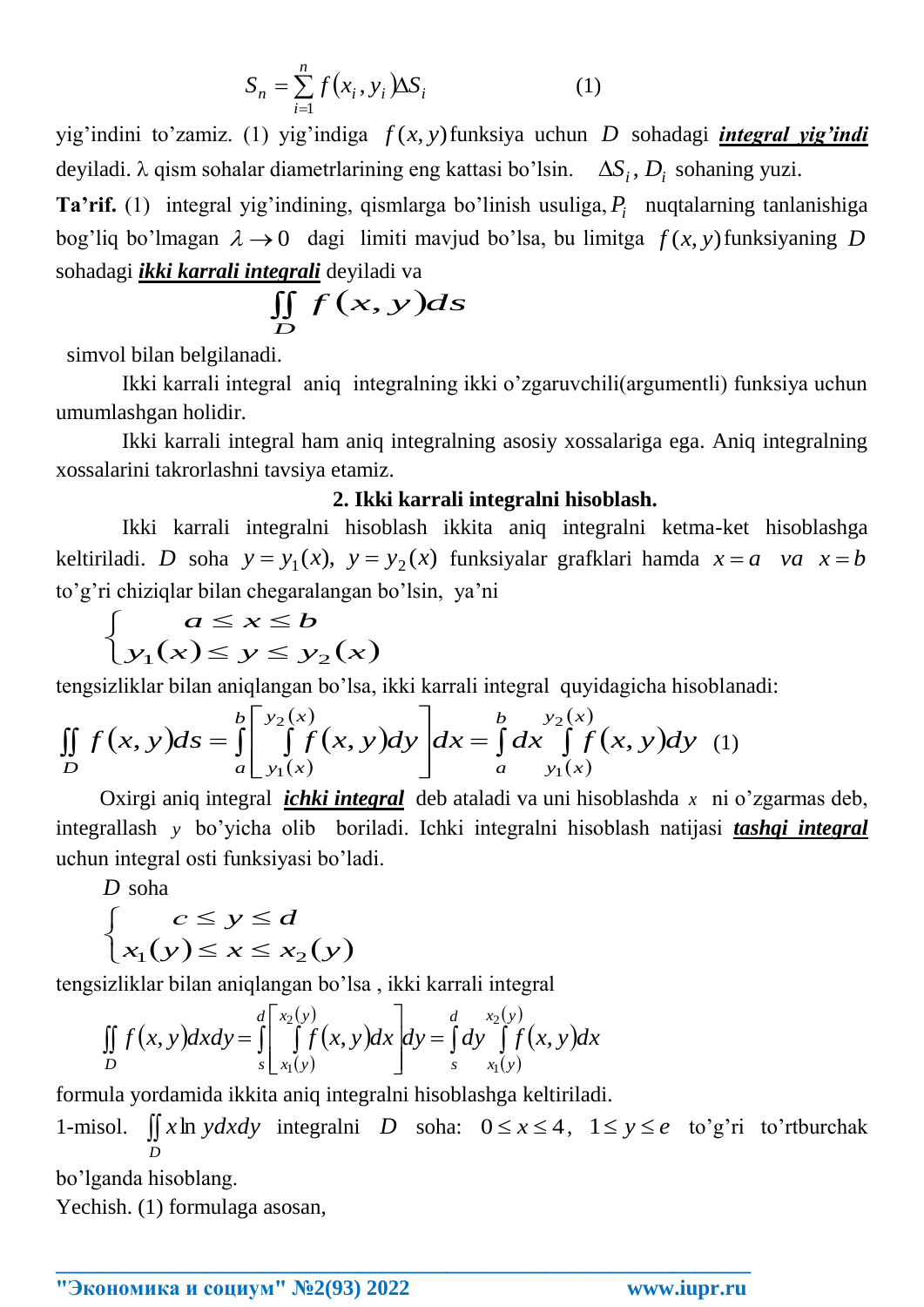$$
\iint\limits_{D} x \ln y \, dx \, dy = \int\limits_{0}^{4} x \, dx \int\limits_{0}^{e} \ln y \, dy = \int\limits_{0}^{4} x \, dx \big[ y \ln y - y \big]_{1}^{e} = \frac{x^{2}}{2} \Big|_{0}^{4} = 8 \, .
$$

2-misol.  $\iint (x - y) dx dy$  integralni  $D: y = 2 - x^2$ ,  $y = 2x - 1$ , chiziqlar bilan chegaralangan *D*

soha bo'lganda hisoblang.

Yechish. Birinchi chiziq uchi (0,2) nuqtada *OY* o'qiga simmetrik bo'lgan parabola. Ikkinchisi chiziq to'g'ri chiziq. Bu chiziqlarning kesishish nuqtalarini topamiz:

$$
\begin{cases}\ny = 2 - x^2 \\
y = 2x - 1\n\end{cases}
$$

tenlamalar sistemasini yechib,  $A(-3,-7)$ ,  $B(1,1)$  nuqtalarni topamiz. (1) formulaga asosan,

$$
\iint_{D} (x, y) dx dy = \int_{-3}^{1} dx \int_{2-x^{2}}^{2-x^{2}} (x - y) dy =
$$
\n
$$
= \int_{-3}^{1} \left[ xy - \frac{y^{2}}{2} \right]_{2x-1}^{2-x^{2}} dx = \int_{-3}^{1} \left[ x \cdot (2 - x^{2}) - \frac{(2 - x^{2})^{2}}{2} - \left[ x \cdot (2x - 1) - \frac{(2x - 1)^{2}}{2} \right] dx \right] =
$$
\n
$$
= \int_{-3}^{1} \left( 2x - x^{3} - \frac{4 - 4x^{2} + x^{4}}{2} - 2x^{2} + x + \frac{4x^{2} - 4x + 1}{2} \right) dx =
$$
\n
$$
\int_{-3}^{-3} \left[ -\frac{1}{2}x^{4} - x^{3} + 2x^{2} + x - \frac{3}{2} \right] dx =
$$
\n
$$
= \left[ -\frac{1}{10}x^{5} - \frac{1}{4}x^{4} + \frac{2}{3}x^{3} + \frac{1}{2}x^{2} - \frac{3}{2}x \right]_{-3}^{1} = 4\frac{4}{15}
$$
\n
$$
= \text{bo'ladi.}
$$

### **2. Ikki karrali integralning tatbiqlari.**

*f x ydxdy D* 1.  $\iint f(x, y) dxdy$  integralda  $f(x, y) = 1$  bo'lsa,  $\iint$ *D dxdy* integral *D* figuraning yuzini

ifodalaydi, ya'ni

$$
S = \iint\limits_{D} dx dy
$$

1-misol.  $x = 4y - y^2$ ,  $x + y = 6$  chiziqlar bilan chegaralangan sohaning yuzini toping.

Yechish. Berilgan chiziqlarning kesishish nuqtalarini topamiz. (echish. Berilgan chiziqlarni<br>  $x = 4y - y^2$ ,  $x = 6 - y$  dan  $4y - y^2 = 6 - y$ ,<br>  $y_1 = 2$ ,  $y_2 = 3$ ;  $x_1 = 4$ ,  $x = 3$ ;  $A(4;2)$  va  $B(3;3)$  $x = 4y - y^2$ ,  $x = 6 - y$  *dan*  $4y - y^2 = 6 - y$ ,  $y^2 - 5y + 6 = 0$ ,  $= 2, y_2 = 3; x_1 = 4, x =$ kesishish nuqtalari bo'ladi.

Shunday qilib, yuza

$$
x = 4y - y^2, x = 6 - y \quad \text{dan} \quad 4y - y^2 = 6 - y, \quad y^2 - 5y + 6 = 0,
$$
\n
$$
y_1 = 2, y_2 = 3; x_1 = 4, x = 3; A(4;2) \text{ va } B(3;3)
$$
\nShunday qilib, yuza

\n
$$
S = \iint_D dx dy = \int_2^3 dy \int_6^{4y - y^2} dx = \int_2^3 (4y - y^2 - 6 + y) dy = \int_2^3 (5y - y^2 - 6) dy = \int_2^3 (5y - y^2 - 6) dy = \int_2^3 (5y - y^2 - 6) dy = \int_2^3 (5y - y^2 - 6) dy = \int_2^3 (5y - y^2 - 6) dy = \int_2^3 (5y - y^2 - 6) dy = \int_2^3 (5y - y^2 - 6) dy = \int_2^3 (5y - y^2 - 6) dy = \int_2^3 (5y - y^2 - 6) dy = \int_2^3 (5y - y^2 - 6) dy = \int_2^3 (5y - y^2 - 6) dy = \int_2^3 (5y - y^2 - 6) dy = \int_2^3 (5y - y^2 - 6) dy = \int_2^3 (5y - y^2 - 6) dy = \int_2^3 (5y - y^2 - 6) dy = \int_2^3 (5y - y^2 - 6) dy = \int_2^3 (5y - y^2 - 6) dy = \int_2^3 (5y - y^2 - 6) dy = \int_2^3 (5y - y^2 - 6) dy = \int_2^3 (5y - y^2 - 6) dy = \int_2^3 (5y - y^2 - 6) dy = \int_2^3 (5y - y^2 - 6) dy = \int_2^3 (5y - y^2 - 6) dy = \int_2^3 (5y - y^2 - 6) dy = \int_2^3 (5y - y^2 - 6) dy = \int_2^3 (5y - y^2 - 6) dy = \int_2^3 (5y - y^2 - 6) dy = \int_2^3 (5y - y^2 - 6) dy = \int_2^3 (5y - y^2 - 6) dy = \int_2^3 (5y - y^2 - 6) dy = \int_2^3 (5y
$$

**\_\_\_\_\_\_\_\_\_\_\_\_\_\_\_\_\_\_\_\_\_\_\_\_\_\_\_\_\_\_\_\_\_\_\_\_\_\_\_\_\_\_\_\_\_\_\_\_\_\_\_\_\_\_\_\_\_\_\_\_\_\_\_\_**

**"Экономика и социум" №2(93) 2022 www.iupr.ru**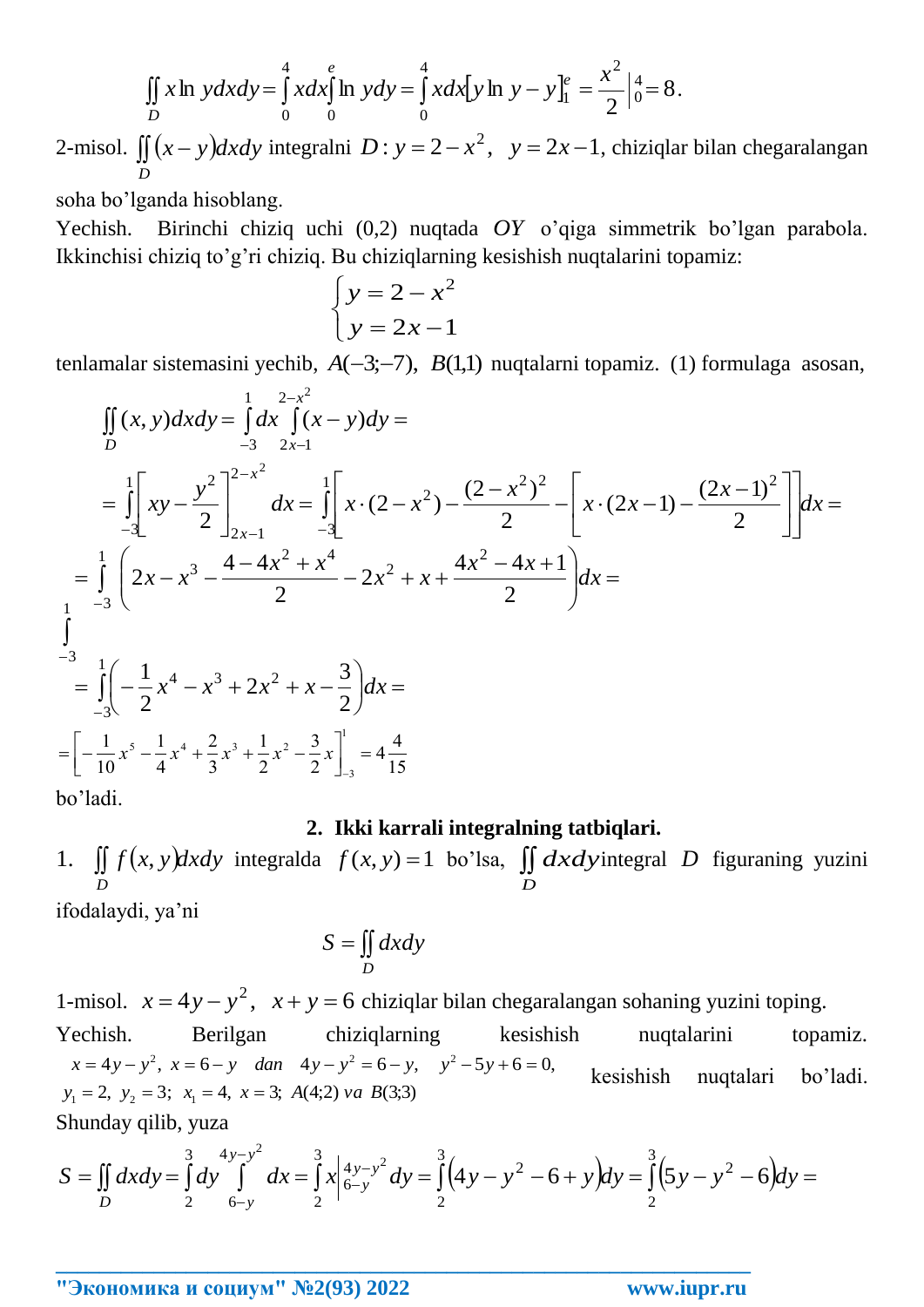$$
= \left(\frac{5}{2}y^2 - \frac{y^3}{3} - 6y\right)_2^3 = \frac{1}{6}
$$
 (kv. birlik)

2. Yuqoridan  $z = f(x, y)$  sirt, quyidan  $z = 0$  tekislik, yon tomondan to'g'ri silindrik sirt bilan hamda *XOY* tekislikda *D* sohani hosil qiladigan *silindrik jismning xajmi*

 $V = \iint f(x, y)$ *D*  $V = \iint f(x, y) dxdy$  integral bilan xisoblanadi.

2-misol.  $y = 1 + x^2$ ,  $z = 3x$ ,  $y = 5$ ,  $z = 0$  sirtlar bilan chegaralangan I oktantadagi jismning hajmini hisoblang.

Yechish. Hajmi hisoblanishi kerak bo'lgan jism yuqoridan  $z = 3x$  tekislik, yondan  $y = 1 + x^2$  parabolik silindr,  $y = 5$  tekislik bilan chegaralangan. Shunday kilib

2 <sup>3</sup> <sup>9</sup> <sup>2</sup> <sup>6</sup>  
\n2. Yuqorida 
$$
z = f(x, y)
$$
 sirt, quyidan  $z = 0$  tekislik, yon tomondan to'g'ri sil  
\nsirt bilan hamda *XOY* tekislikda *D* sohani hosil qiladigan silindrik jismining xaimi  
\n $V = \iint_{V} f(x, y) dx dy$  integral bilan xisoblanadi.  
\n2-misol.  $y = 1 + x^2$ ,  $z = 3x$ ,  $y = 5$ ,  $z = 0$  sirtlar bilan chegaralangan I oktantadagi jisi  
\nhajmini hisoblang.  
\nYechish. Hajmi hisoblanishi kerak bo'lgan jism yuqoridan  $z = 3x$  tekislik,  $y$   
\n $y = 1 + x^2$  parabolik silind,  $y = 5$  tekislik bilan chegaralangan. Shunday kilib  
\n $V = \iint_{0} 3xdxdy = 3\int_{0}^{2} xdx \int_{0}^{5} dy = 3\int_{0}^{2} x[5 - (1 + x^2)]dx = 3\int_{0}^{2} (4x - x^3)dx = 3\left(4\frac{x^2}{2} - \frac{x^4}{4}\right)_{0}^{2} =$   
\n $= 3\left(2 \cdot 2^2 - \frac{2^4}{4}\right) = 24 - 12 = 12$   $ky6.6 up$ .  
\nPlastinka har bir nuqtasidagi zichlik funksiyasi  $y(x, y)$  bo'lsa, uning massasi  
\n $m = \iint_{D} y(x, y) dx dy$   
\nintegral bilan hisoblanadi.  
\nPlastinkaning *OX va OY o'*qlarga nisbatan statik momentari.  
\n $M_x = \iint_{0} y(x, y) dx dy$ ,  $M_y = \iint_{0} x \frac{y(x, y) dx dy}{x^2}$   
\nformulalar bilan hisoblanadi.  
\nPlastinka birijnsli,  $y^2 = \cos nt$  bo'lganda uning og'irlik markas  
\nkoordinatalari  
\n $\overline{x}_c = \frac{M_x}{S} = \frac{\iint_{0} x dx dy}{S$ 

Plastinka har bir nuqtasidagi zichlik funksiyasi  $\gamma(x, y)$  bo'lsa, uning massasi

$$
m = \iint\limits_{D} \gamma(x, y) dxdy
$$

integral bilan hisoblanadi.

Plastinkaning *OX va OY* o'qlarga nisbatan *statik momentlari***.**

$$
M_x = \iint\limits_D y\gamma(x, y)dxdy, M_y = \iint\limits_D x\gamma(x, y)dxdy
$$

formulalar bilan hisoblanadi.

Plastinka birjinsli, ya'ni  $\gamma = \cos nt$  bo'lganda uning **og'irlik markazining** *koordinatalari*

$$
\overline{x}_c = \frac{M_x}{S} = \frac{\iint x dx dy}{S} \qquad \overline{y}_c = \frac{M_x}{S} = \frac{\iint y dx dy}{S}
$$

formulalar yordamida topiladi, bu yerda *S* , *D* sohaning yuzi. Plastinkaning OX va OU o'qlariga nisbatan *inertsiya momentlari*

$$
J_x = \iint_D y^2 \gamma(x, y) dx dy, J_y = \iint_D x^2 \gamma(x, y) dx dy
$$

formulalar bilan, koordinatlar boshiga nisbatan inertsiya momenti

$$
J_0 = \iint_D (x^2 + y^2) y(x, y) dx dy = J_x + J_y
$$

**\_\_\_\_\_\_\_\_\_\_\_\_\_\_\_\_\_\_\_\_\_\_\_\_\_\_\_\_\_\_\_\_\_\_\_\_\_\_\_\_\_\_\_\_\_\_\_\_\_\_\_\_\_\_\_\_\_\_\_\_\_\_\_\_**

formula bilan aniqlanadi. Yuqoridagi formulalarda  $\gamma(x, y) = 1$  deb tekis figuralarning geometrik inertsiya momentlarini topish formulalarini olamiz.